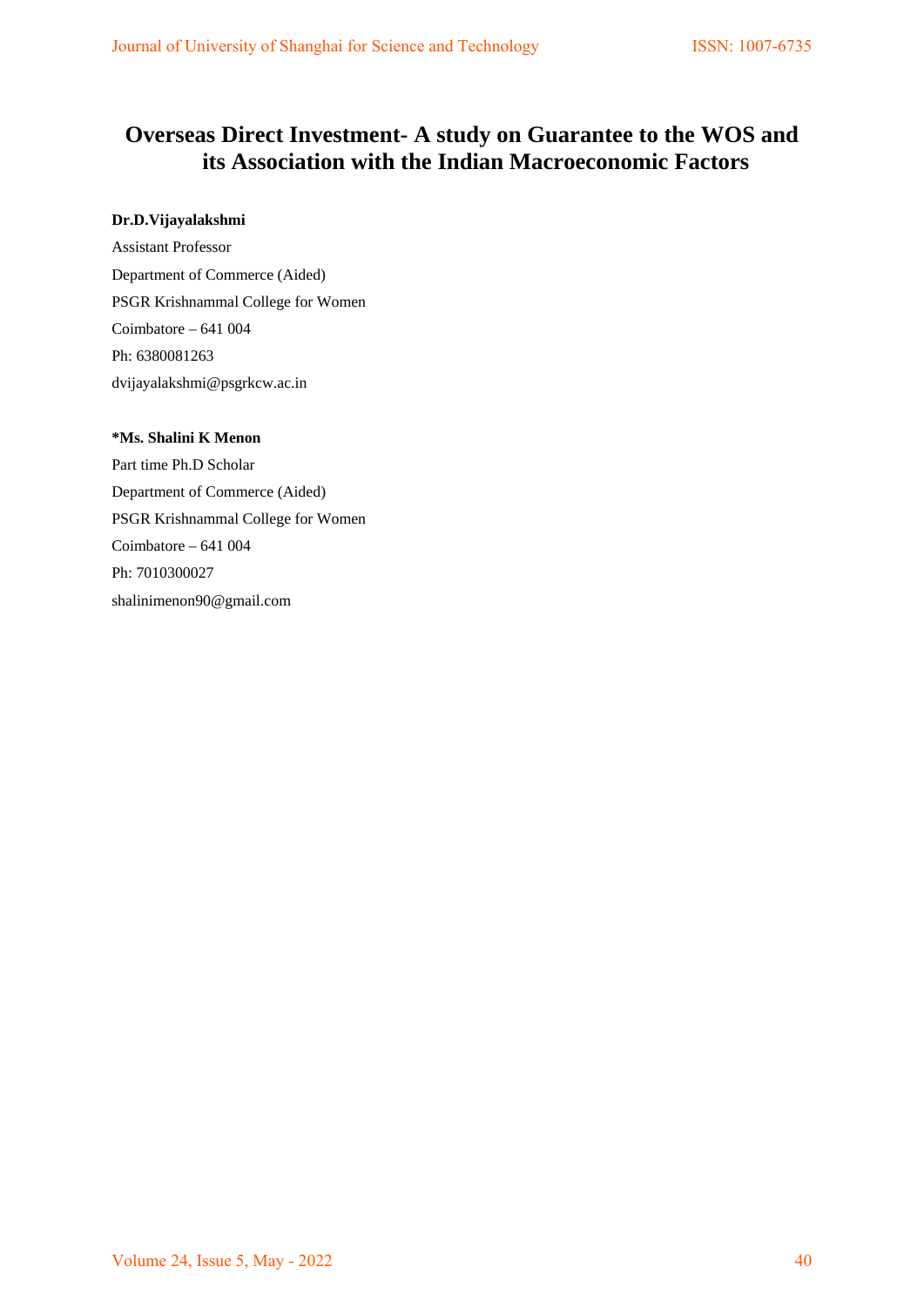# **Overseas Direct Investment- A study on Guarantee to the WOS and its Association with the Indian Macroeconomic Factors**

This research has been undertaken to analyze the Indian macroeconomic factors that have to be scrutinized before investing in an overseas establishment in the form of guarantee. The Reserve Bank of India has been publishing the data on Overseas Direct Investments from India in the form of Joint venture(JV)and Wholly Owned Subsidiary (WOS) since July 2007. The investments from India to the WOS are made in the form of equity, loan and guarantee. This study considers the guarantee investments only. The descriptive statistics has been employed to analyze the performance of the guarantee ODI. The Granger Causality Test and Johansen Cointegration test have been employed to estimate the short run and long run association between guarantee ODI and the Indian macroeconomic factors. The results of the study have shown that the investments in the form of the guarantee have a short run association with trade openness and inward FDI respectively. There is no long run association between guarantee and the macro economic factors of India.

**Keywords**: Guarantee, Overseas direct investment, WOS, Granger causality, Johansen cointegration **JEL Classification**: F21,P45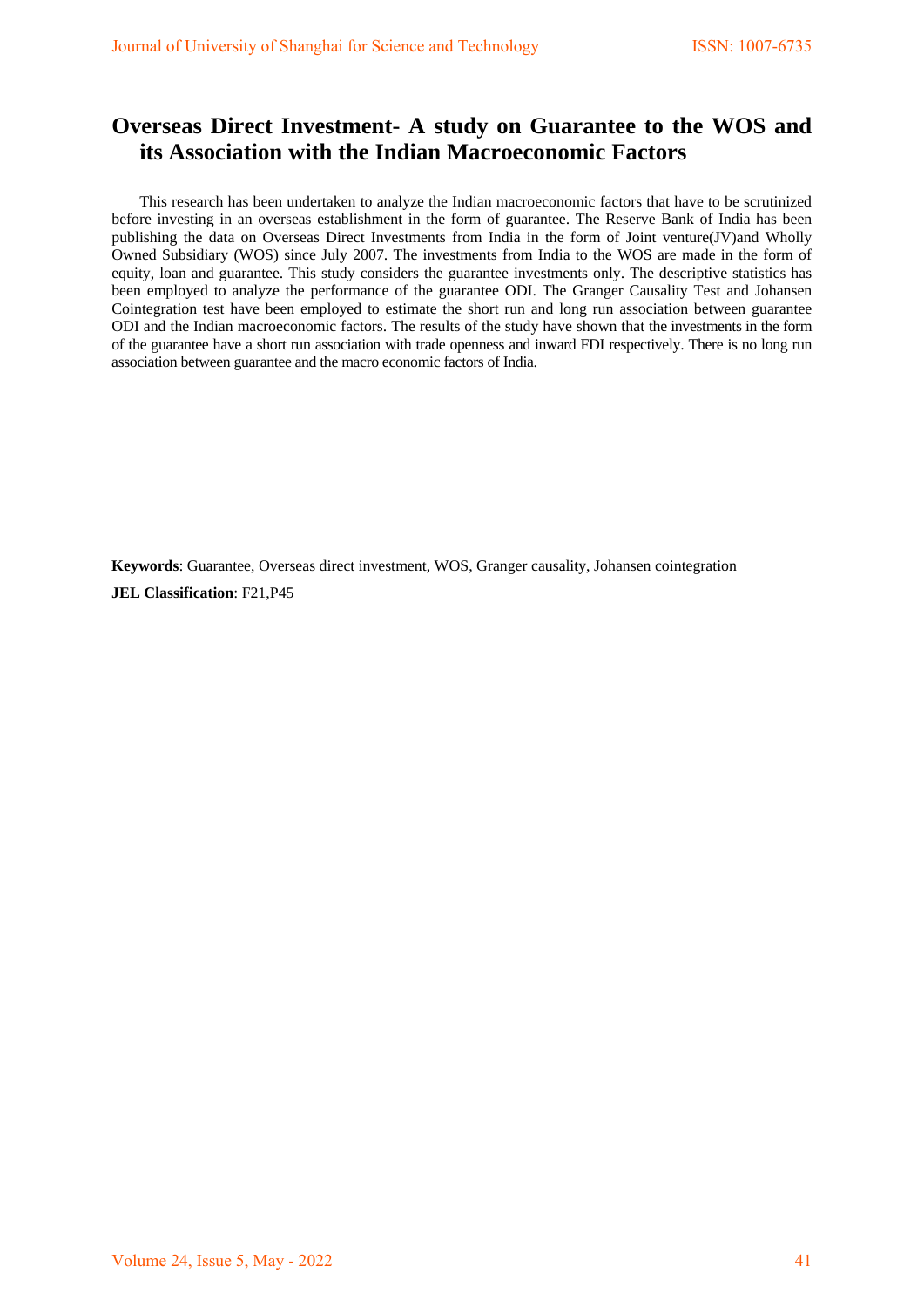## **Introduction**

Globalization is multidimensional and it involves the movement of goods, services, human capital and technical knowhow across national borders. Individual economies across the globe strived to establish economic and financial integration through trading activities. In the bygone period where exports were the primary mode of trading among the economies, the concept of internationalisation of companies paved way for the movement of capital across borders. The history of foreign direct investment in India dates back to the pre liberalisation period where India ventured out to make the economy a self reliant one. During this period heavy restrictions were imposed on all kinds of cross border activities. A centralised system was implemented where the establishment of a firm, nature of activity, capital to be invested, sources of capital and selling and distribution activities relied completely on the decision taken by the Indian Government. The country lacked financial liberalisation which led to the Balance of Payment crisis in 1991. As per the statistics on foreign direct investment published by the United Nations Conference on Trade and Development (UNCTAD) the FDI inflow as a percentage of GDP varied between (-)0.03 per cent in 1977 to 0.08 in 1989. On the other hand the FDI outflows as a percentage of GDP were almost nil during the pre liberalisation period because the quantum of outflows were negligible. To overcome this critical situation, the Finance Ministry of India initiated the Economic Liberalization of 1991 which paved way to foreign participation in Indian markets and vice versa.

India took its' first major leap towards Economic Liberalisation through the annulment of the industrial licensing policy which was the major obstacle for the growth of the Indian economy. Subsequently the Foreign Investment Promotion Board (FIPB) was established to channelize the process of FDI inflow by fixation of certain approval standards. These standards were reconstituted and The Department for Promotion of Industry and Internal Trade (DPITT) was formed.

After the Economic Liberalisation of 1991, India not only acted as a favourable destination for investment but also attempted to enter the foreign markets by acting as the home country of investment. Within a decade, the FDI inflows as a percentage of GDP in the post liberalisation period increased from 0.03 per cent in 1991 to 1.12 per cent in 2001. Several fluctuations can be observed in the data where the highest percentage of 3.72 was recorded in the year 2008 after which it gradually fell to 1.65 per cent as on 2019. The FDI outflows as a percentage of GDP which was almost nil during 1991 increased within a decade to 0.28 per cent. The trend in FDI outflows as a percentage of GDP is similar to that of the FDI inflows where it reached a peak of 1.67 per cent in the year 2008 and gradually dropped to 0.40 in the year 2019. The global economic crisis that began in late 2007 seems to have impacted the FDI outflows from India.

The surge in FDI flows could also be attributed to the abolition of FIPB by the Government to support the Make in India initiative and ease the flow of capital to sectors that required prior approval from the Government (Economic Times, 2017). Over the years several initiatives have been taken to foster the growth of FDI inflows in the country. "Make in India" is one such initiative that has been introduced to improve the processes and government policies that streamline FDI inflows. However, amidst policies that have been introduced to enhance FDI inflows, the significance given to FDI outflows from India has been minimal. The Ministry of Commerce through several amendments has worked towards improving Indian investments abroad. There is however a certain oscillation and doubt on the part of the Indian party in investing abroad. The uncertain global economic changes and lack of international experience could be the reason for hesitation in investing abroad. In this context, it is important to analyze the factors that need to be considered at both the home country and host country level that would enable an increase in such investments from India. This study also aims at throwing light on the importance of novel policies and practices that would assist in magnifying the overseas direct investment from India.

### **Review of Literature**

*Pfaffermayr* **(1994)** in his paper on "Foreign direct investment and exports: a time series approach" has investigated the relationship between FDI and exports of Austrian firms. The variables, such as, FDI and exports have been used in the study. The data have been collected from the Austrian trade statistics. Granger's causality test, cointegration test, variance decomposition and Impulse response analysis have been applied to analyse the data. He has found the existence of a bidirectional causal relationship exists between Austrian OFDI and exports. Exogenous shocks have been caused by both the variables and they have affected the other at a very slow pace.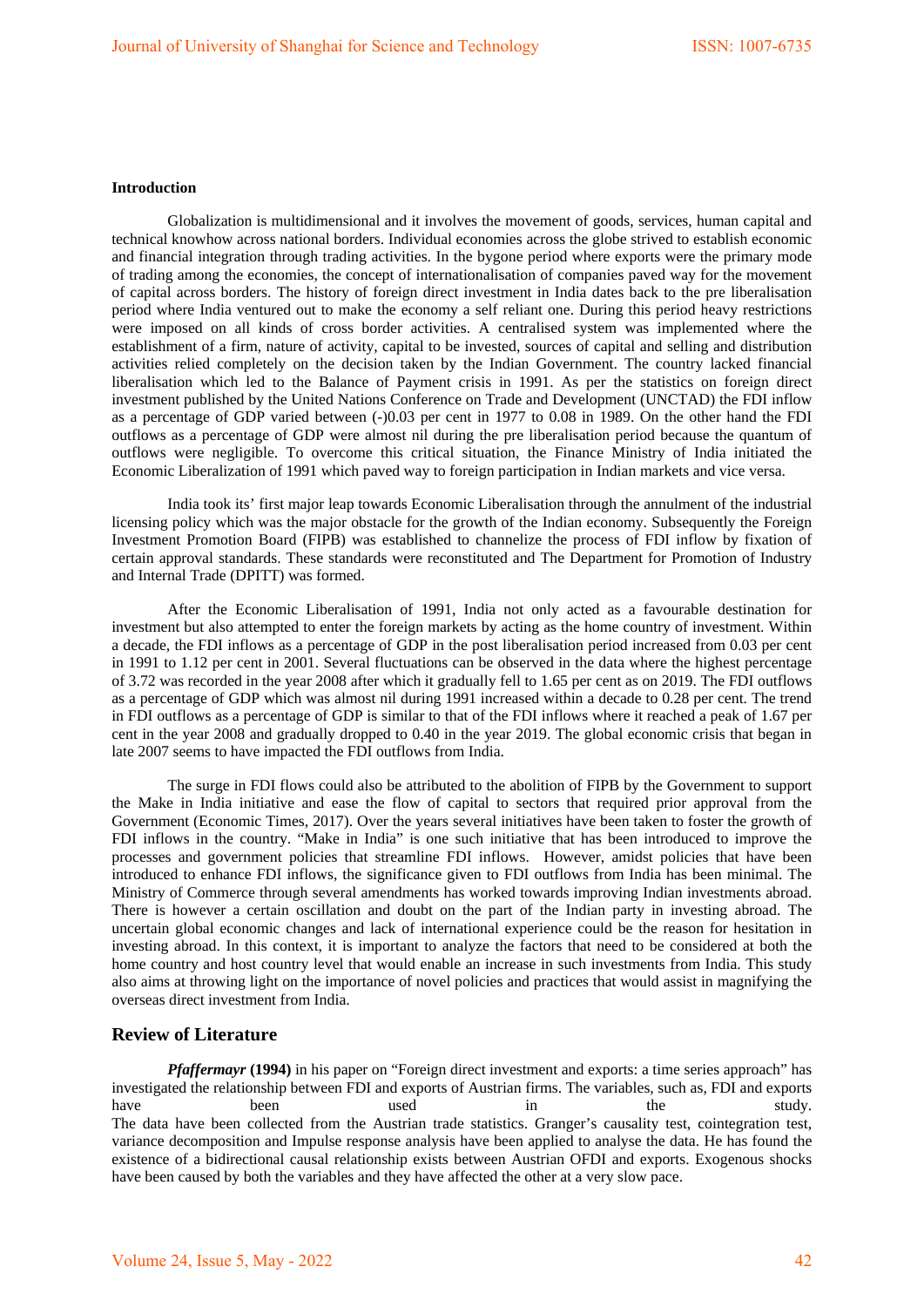*Munisamy Gopinath, Daniel Pick and Utpal Vasavada* **(1998)** have conducted a study on "Exchange rate effects on the relationship between FDI and Trade in the U.S. food processing industry". They have analysed the impact of the real exchange rate and its volatility on outward FDI, exports and foreign affiliate sales by the food processing industry in the United States. The study has mainly focused on the U.S. outward investments in high income countries for the period from1982 to 1995. The high income countries that have been included in the study are Australia, Canada, Belgium, Japan, Netherlands, Germany, Spain, UK, Italy and France. The data for the study have been obtained from the U.S. Department of Commerce, Bureau of Economic Analysis and other secondary sources. Pooled regression model has been applied to analyze the data. The findings of the study have revealed that the real exchange rate has exhibited a negative impact on exports to Australia, Belgium, France, Italy and Spain. The impact of the real exchange rate volatility and exports to Belgium, Canada and UK have been negative and significant. Most of the countries have shown a positive effect of real exchange rate and negative effect of real exchange rate volatility on foreign affiliate sales. The impact of real exchange rate and its volatility on outward FDI has been positive and significant for the majority of the high income countries.

*Seungjin Kim* **(2000)** in his research on "Effects of Outward Foreign Direct Investment on Home Country Performance- Evidence from Korea" has investigated the impact of Korean OFDI on its economic performance. The variables, namely, exports, GDP, GDP per capita, and OFDI have been used in the study. The regression analysis has been employed to analyze the data. The results of the study have exhibited a positive relationship between OFDI and exports. The outward FDI from Korea has not shown any significant impact on the Korean economy. This is because the quantum of investment has been small.

*Cosmas Simon Mbogela* **(2015)** in his article on "The Influence of Exchange Rate Fluctuations on US Outward FDI" has examined the influence of fluctuations in the exchange rate and its volatility on the outward FDI of the United States. Long term interest rate of home country, level of income, level of technology, exchange rate, the openness of the economy and human capital have been considered in the study. The data have been taken for the year 2006 and have been drawn from the Energy Information Administration, OECD's Main Science and Technology indicators and other online sources. Descriptive statistics, Pearson's correlation, partial correlation analysis, and linear regression analysis have been applied in the study. The results of the study have indicated a significant relationship of change in OFDI with the change in currency value and change in volatility. The existence of a negative relationship between exchange rate volatility of the host country and change in U.S. OFDI has indicated that high volatility is one of the reasons for lower investments abroad.

*Charlotte Nielsen and Karin Hallas* **(2015)** in their paper on "Macroeconomic Determinants of European FDI Outflows: An Empirical Approach" have examined the effect of macroeconomic factors of the home country on their OFDI. The study has considered 10 European countries, such as, United Kingdom, France, Finland, Germany, Italy, Poland, Portugal, Hungary, Spain and Denmark. The macroeconomic variables used in the study are income, current account balance, technology, exchange rate and openness of economy. The data for the study have been taken from the World Bank, UN, WIPO, IMF and UNCTAD for the period from 1980 to 2013. The time series regression model has been applied to analyze the data. The ADF test has been applied to test the stationarity of the data. The Durbin-Watson test has been used to test the presence of serial correlation and the Breusch- Pagan test has been applied to test the presence of heteroskedasticity. The countries taken for the study belong to the European Union, where the rules and regulations which pertain to international trade are similar. Despite this similarity, the influence of the macroeconomic determinants on the FDI outflow has varied across all ten countries. The results of the study have indicated that out of the 10 European countries, the OFDI of Denmark and France have been influenced the most by the macroeconomic determinants. They have concluded that these determinants do not completely explain the FDI outflows from Europe.

*Chunlai Chen* **(2015)** in his research paper on "Determinants and motives of outward foreign direct investment from China's provincial firms" has explored the determinants of OFDI in 30 provinces in China from 2003 to 2012. Here, OFDI has been considered as the dependent variable and per capita GDP, patent, inward FDI, export, import and GDP are taken as the independent variables. The data have been extracted from the Ministry of Commerce of China and the National Bureau of statistic of China. The fixed effects model has been applied to analyze the data. The results of the study have indicated that concerned province's economic development, innovation and technology and export have been the major determinants of OFDI. In addition to this, efficiency seeking and market seeking have been considered to be the major drivers of investments made abroad. The findings of the study have suggested that the implementation of policies to encourage OFDI would bring several benefits to the home country in terms of increased competitiveness, export, industrial restructuring, economic growth etc.

*Hai Yue Liu and Ivan Deseatnicov* **(2016)** have published a paper on "Exchange rate and Chinese outward FDI". They have analyzed the effect of exchange rate, its volatility and its expectations on the outward FDI from China. The variables, such as, real exchange rate, wages, real interest rate, openness, natural resources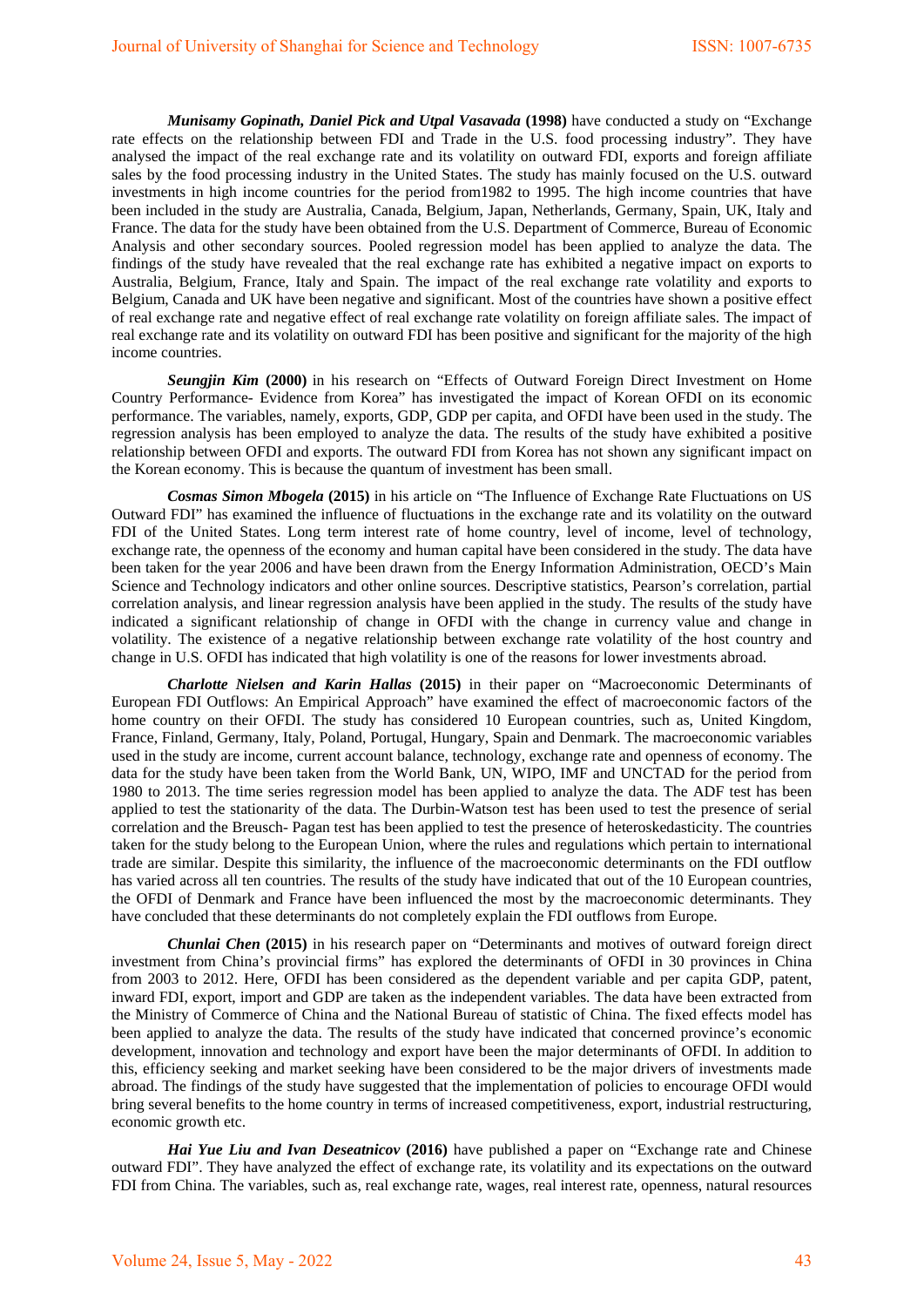and political environment have been used in the study. The data have been collected from the Statistical Bulletin of China's Outward direct Investment, World Bank, International Monetary Fund, International Financial statistics, World integrated Trade Solution and International Country Risk Guide. The study has been conducted for the period of 10 years from 2003 to 2013. The SYS-GMM estimator and FGLS have been employed to analyze the data. The results of the study have indicated that an appreciation in the Chinese currency, RMB (Renminbi) is related to a decrease in FDI. Moreover, MNC's in China have preferred to invest in countries with higher financial uncertainty. China's outward FDI has decreased as a result of the appreciation in RMB which has caused exchange rate losses. As a result, the Chinese OFDI has been shifted to countries where RMB appreciation would be the least.

### **Statement of the Problem**

Thorough scrutiny of both the foreign and Indian literature in the area of overseas direct investment has thrown light on the following aspects:

- 1. The foreign literature with respect to ODI is greater in terms of number when compared to the Indian studies.
- 2. Majority of the Indian studies have dealt with the trend in overseas direct investment over a period of time.
- 3. Few studies have thrown light on the impact of such investments on the Indian economy and vice versa.
- 4. Firm level analysis has also been undertaken in the same area.
- 5. Few studies have focussed on the factors that encourage overseas direct investment from India to a group of countries as a whole.

Indian studies in this area are limited and the studies that have been undertaken have focussed on the total overseas direct investment from India. This study concentrates on the overseas direct investment to the wholly owned subsidiaries established abroad in the form of guarantee. Investments assure a long term sustainable growth only when it is of a permanent nature. In the case of a joint venture, the investment made by the Indian party in the foreign entity need not be a long lasting one. The return from such investments would also be minimal. But a wholly owned subsidiary established overseas would not only give greater returns but also facilitate the growth of the home economy in the long run.

This study examines the trend in overseas direct investment to wholly owned subsidiaries and also aims at providing an insight into the home country factors that need to be looked into before taking a decision to establish a subsidiary in a foreign country.

### **Objectives**

The following objectives have been framed for the study

- 1. To study the performance of the Overseas Direct Investment from India in the form of guarantee to the Wholly Owned Subsidiaries established abroad.
- 2. To analyze the short run and long run association between the home country macroeconomic variables and the Overseas Direct Investment from India in the form of guarantee to the wholly owned subsidiaries established abroad.

#### **Period of the Study**

The study covers a period of 12 years from 1<sup>st</sup> January 2008 to 31<sup>st</sup> December 2019. Based on the objectives framed, the data have been taken on a yearly and quarterly basis for the same study period.

#### **Data Sources**

The data have been collected from the Reserve Bank of India, United Nations Conference on Trade and Development (UNCTAD), World Trade Organisation, International Financial Statistics, Department for Promotion of Industry and Internal Trade, Ministry of Commerce and Industry and several other journals, books, reports and websites.

## **Sampling Design**

Since July 2007, The Reserve Bank of India has been publishing data on Overseas Direct Investments from India in the form of Joint venture and Wholly Owned Subsidiary. The purposive sampling technique has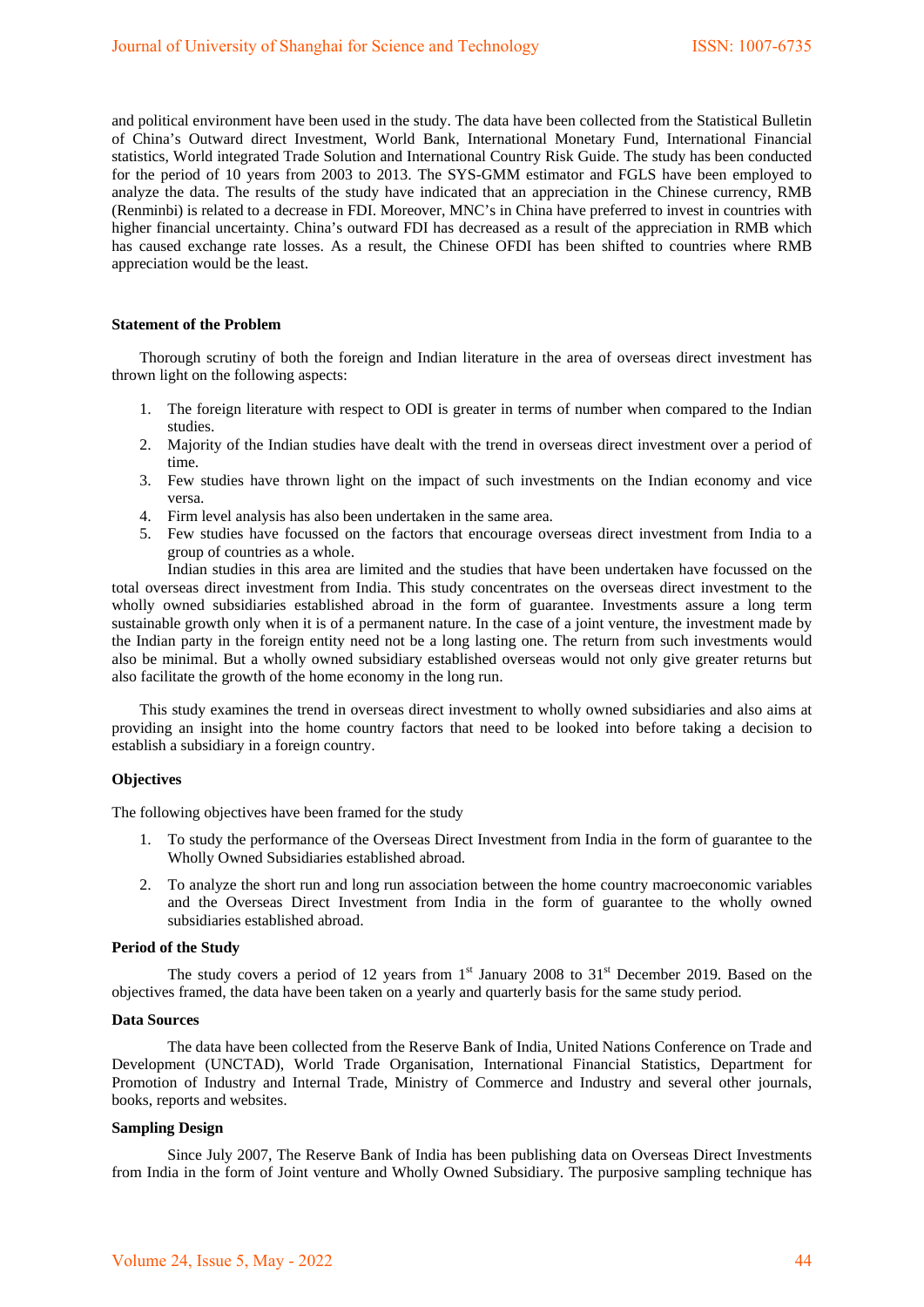been adopted in the study. The yearly and quarterly observations for a period of 12 years from January 1<sup>st</sup> 2008 to December 31<sup>st</sup> 2019 have been taken for the study. The investments from India to the WOS are made in the form of equity, loan and guarantee. This study considers equity investments only.

## **Analysis and interpretation**

**a. Year-Wise Analysis and Descriptive Statistics of Overseas Direct Investments in the form of guarantee from India to the Wholly Owned Subsidiaries for the 12 Year Period from 2008-2019**

**Table 4.2(a) Year-wise analysis of Overseas Direct Investments from India to the Wholly Owned Subsidiaries for the period 2008 to 2019**

| Year         | <b>Guarantee</b><br>(USD Million) | <b>Descriptive statistics</b>         |          |
|--------------|-----------------------------------|---------------------------------------|----------|
| 2008         | 2,769.96                          | <b>Mean</b>                           | 10241.18 |
| 2009         | 3,915.94                          | <b>Median</b>                         | 12014.03 |
| 2010         | 16,072.16                         | <b>Maximum</b>                        | 16072.16 |
| 2011         | 13,758.03                         | <b>Minimum</b>                        | 2769.96  |
| 2012         | 12,224.98                         | Std. Dev.                             | 4562.55  |
| 2013         | 13,632.07                         | <b>Skewness</b>                       | $-0.38$  |
| 2014         | 14,783.88                         | <b>Kurtosis</b>                       | 1.66     |
| 2015         | 13,552.16                         | Jarque-Bera test value                | 1.19     |
| 2016         | 11,803.08                         | Probability value of Jarque Bera test | 0.55     |
| 2017         | 7,800.22                          |                                       |          |
| 2018         | 6,563.00                          |                                       |          |
| 2019         | 6,018.57                          |                                       |          |
| <b>TOTAL</b> | 1,22,894.11                       |                                       |          |

*Source: Compiled from RBI database*

The **guarantee** issued has increased from 2,769.96 USD Million in 2008 to 16,072.16 USD Million in 2010. The investment in 2010 has been the highest during the 12 year study period. In the year 2012, it decreased to 12,224.98 USD Million. The total guarantee issued has been 1,22,894.11 USD Million during the study period. The maximum investment to the wholly owned subsidiaries has been made in the form of guarantee where the firms have invested up to 16,072.16 USD Million in the year 2010.The deviation from the mean value has been seen in the case of guarantee with an amount of 4,562.55 USD Million. The skewness value of (-) 0.38 lies between (-) 0.5 and 0.5, which shows that the yearly data of overseas investment to the wholly owned subsidiaries during the past 12 years are approximately symmetrical. The kurtosis value is less than 3 which depicts that the distribution is platykurtic and the values are not extreme. The probability value of the Jarque-Bera test is 0.55, which shows that the data are normally distributed. Since all the values are greater than 0.05.

## **Analysis of the Short Run and Long Run Association between the Home Country Macroeconomic Variables and the Overseas Direct Investments from India to the Wholly Owned Subsidiaries**

The unit root test shows that the data taken for the study are stationary at first difference. The optimum lag has been chosen as 1 for the entire study.

#### **Granger Causality Test**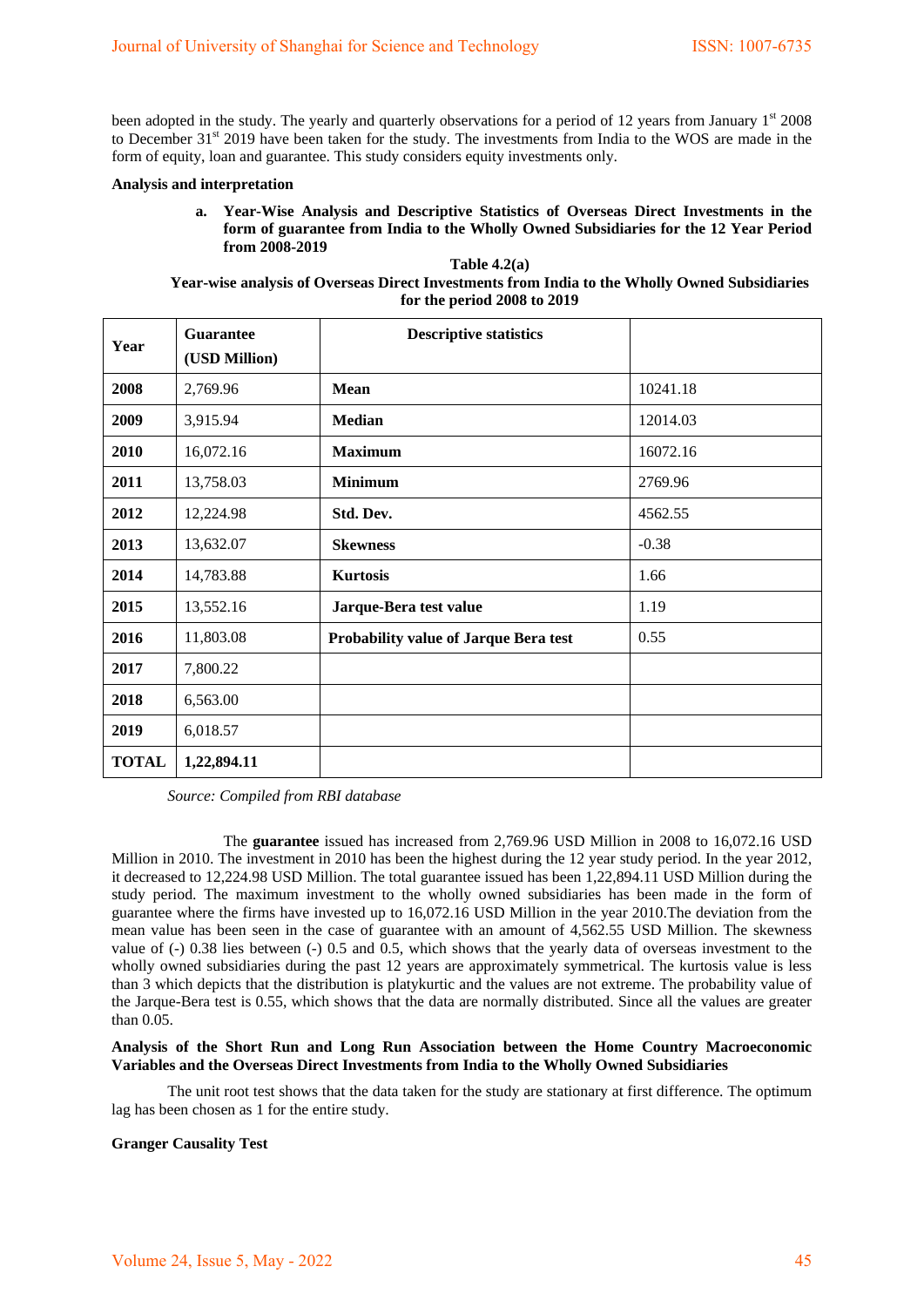The Granger Causality Test has been applied to test if two way causation or bidirectional relationship exists between the variables. The main focus is on the association between ODI to the WOS in the form of guarantee and the macroeconomic variables. The results of the test are given in Table 1.

## **Table 1**

## **Results of the Granger Causality Test for Guarantee**

| <b>Null Hypothesis</b>                     | p-value |
|--------------------------------------------|---------|
| LOG_GUAR does not Granger Cause LOG_INWFDI | 0.0063  |

#### *Source: Computed using EViews 8*

Here the null hypothesis which states that guarantee does not Granger cause inward FDI has not been accepted. Since its p-value of 0.0063 is less than the 5 per cent significance level, which shows that short run causation exists between guarantee and inward FDI. In other words, overseas direct investment to the WOS in the form of guarantee has an impact on the inward FDI in the short run. The null hypothesis is rejected. The other short run causation results are presented in Appendix 6.

#### **Long run association between variables**

The long run association between the variables has been ascertained by applying Johansen's Test for Cointegration.

### **Johansen's Test for Cointegration**

Johansen's test of cointegration has been applied to check if a long run association exists among the variables. Since all the variables are integrated of the same order this test has been applied. The results are given in Table 2.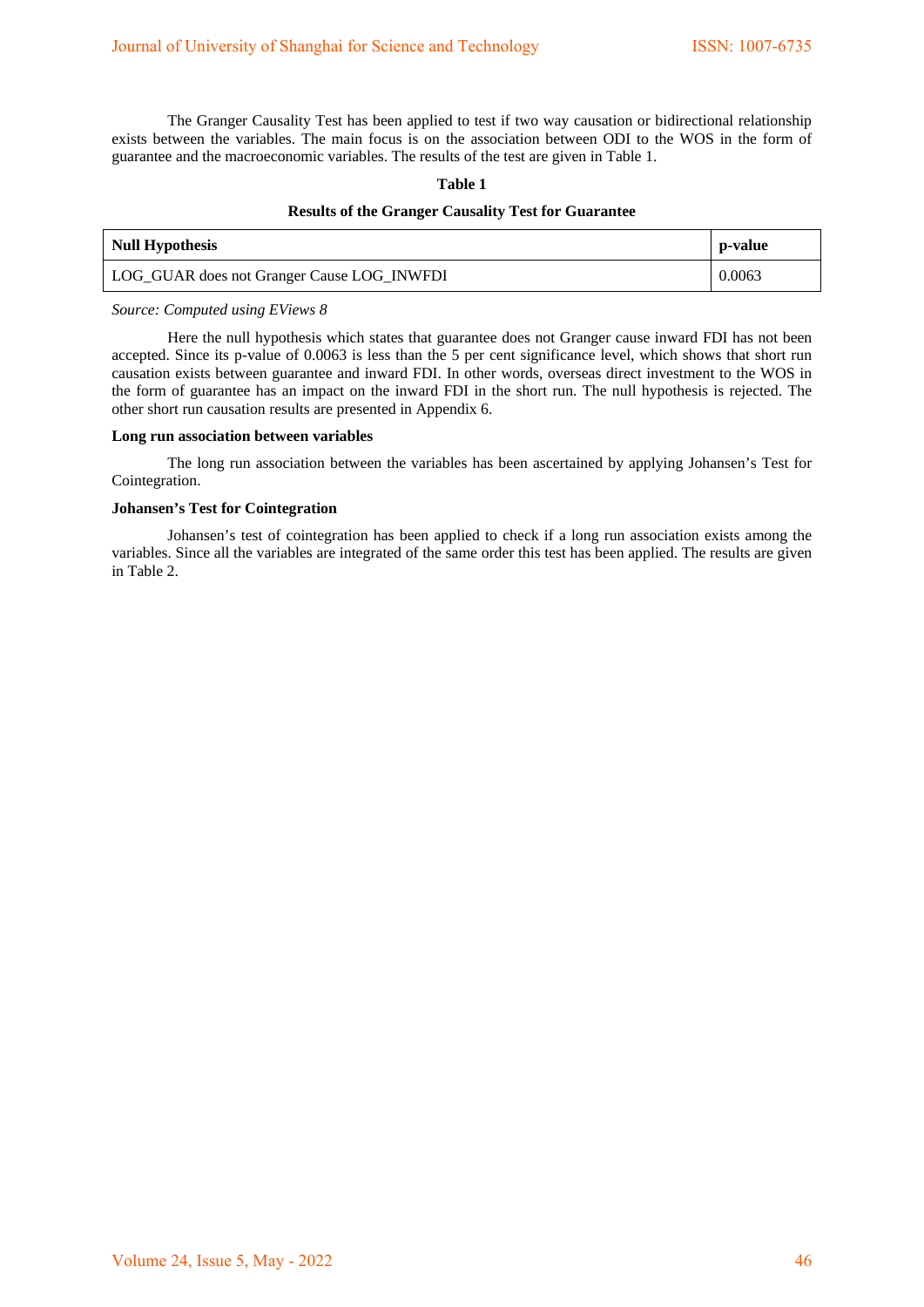| $H0$ : There is no cointegration equation<br>$H_a$ : There is at least one cointegration equation |                    |                                  |         |                                      |                                            |         |
|---------------------------------------------------------------------------------------------------|--------------------|----------------------------------|---------|--------------------------------------|--------------------------------------------|---------|
| No. of co integration<br>equations                                                                | <b>Trace Test</b>  |                                  |         | <b>Maximum Eigen value Test</b>      |                                            |         |
|                                                                                                   | Trace<br>Statistic | <b>Critical</b><br>Value at 0.05 | p-value | <b>Max-Eigen</b><br><b>Statistic</b> | <b>Critical</b><br><b>Value at</b><br>0.05 | p-value |
| None                                                                                              | 121.19             | 95.75                            | $0.00*$ | 50.86                                | 40.07                                      | $0.00*$ |
| At most 1                                                                                         | 70.32              | 69.81                            | $0.04*$ | 25.79                                | 33.87                                      | 0.33    |
| At most 2                                                                                         | 44.53              | 47.85                            | 0.09    | 20.15                                | 27.58                                      | 0.33    |
| At most 3                                                                                         | 24.37              | 29.79                            | 0.18    | 17.10                                | 21.13                                      | 0.16    |
| At most 4                                                                                         | 7.26               | 15.49                            | 0.54    | 6.62                                 | 14.26                                      | 0.53    |
| At most 5                                                                                         | 0.64               | 3.84                             | 0.42    | 0.64                                 | 3.84                                       | 0.42    |

| Table 2                                                               |
|-----------------------------------------------------------------------|
| <b>Results of the Johansen's Test for Cointegration for Guarantee</b> |

\**Significant at 5 per cent level* 

*Source: Computed using EViews 8*

The number of cointegration variables is given by both the Trace test and the Maximum Eigenvalue test. In most cases, the results given by both the tests are the same. In rare cases, the size of the sample has an impact on the results given by the Trace test and the Maximum Eigenvalue Test. In this case, the results of both the tests differ.

## **Trace test results:**

In the case of the Trace test, the first p-value that is given is less than 0.05 (i.e.) 0.00. Hence, the null hypothesis that there is no cointegration equation is not accepted. The next step is to test if at least one cointegration equation exists or not.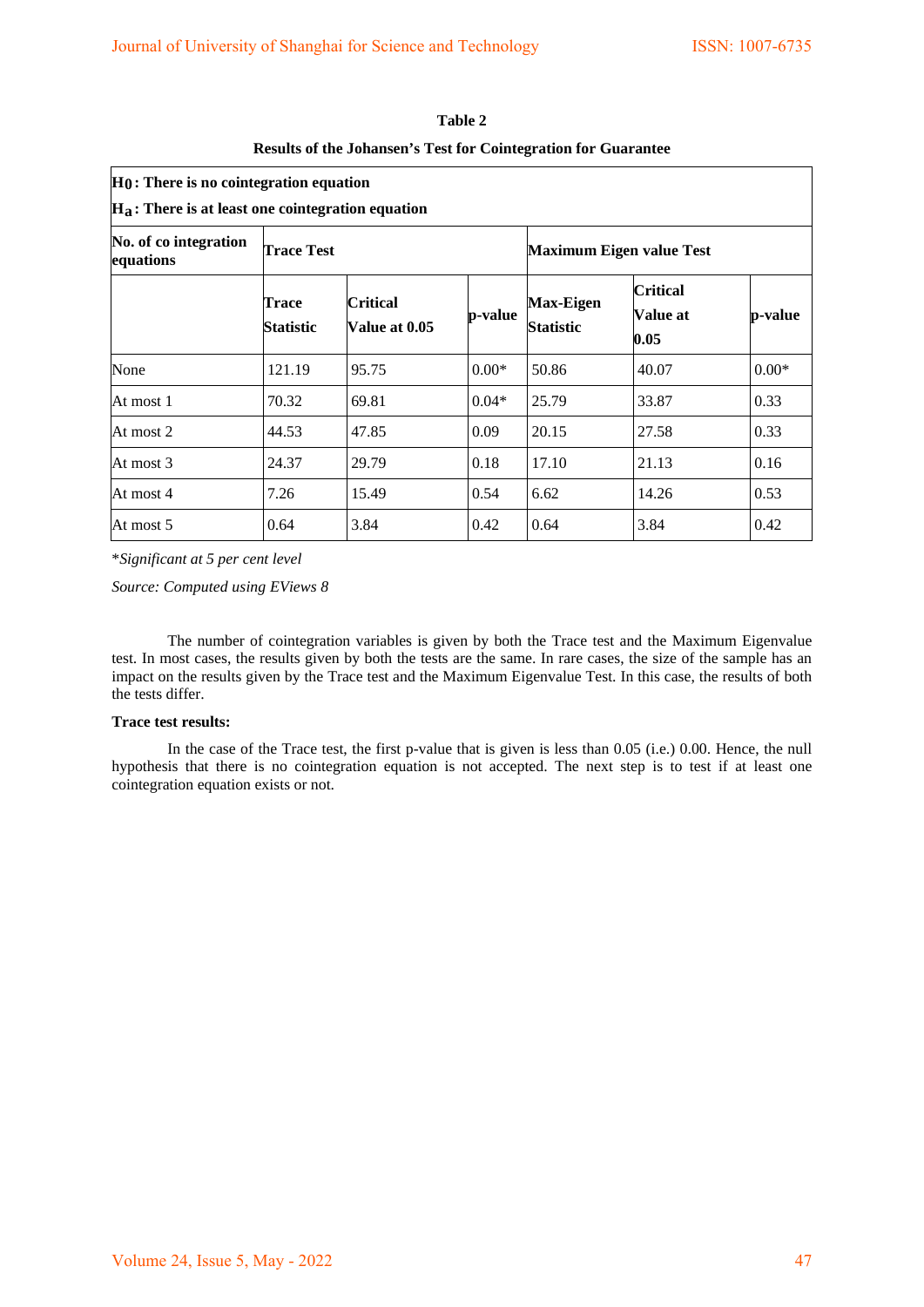# **H 0 : There is at least one cointegration equation**

# **Ha : There are at least two cointegration equations**

The p-value in this case is 0.04 which is less than 0.05, which indicates that there are at least two cointegration equations and the null hypothesis has not been accepted. The next step is to test whether at least 3 cointegration equations exist.

# **H 0 : There are at least two cointegration equations**

# **Ha : There are at least three cointegration equations**

Here the p-value is 0.09 as a result of which the null hypothesis that at least two cointegration equations exist is accepted.

#### **Maximum Eigen value Test**

The first p-value of 0.00 is significant, which shows that there is at least one cointegration equation. The next step is to check whether more than one cointegration equation exists. However, the second p-value of 0.33 indicates that there is only one long run cointegration equation.

The trace test suggests that there are at least two cointegration equations and the Maximum Eigenvalue test shows the existence of only one cointegration equation. Whenever there is a difference in the results, the Trace test is preferred when compared to the Maximum Eigenvalue test **(Luutkepohl et al., 2000).** Hence, it is concluded that there are at least two cointegration equations.

It is also important to analyze the normalized cointegration coefficients which are generated by Johansen's Cointegration test. Table 3 shows the results of the normalized cointegration coefficients.

| <b>Variables</b>    | <b>Normalized Cointegration coefficients</b> | <b>Standard Errors</b> | t statistics |
|---------------------|----------------------------------------------|------------------------|--------------|
| LOG_GUAR            | 1.00                                         |                        |              |
| LOG GDP             | 85.07                                        | 17.90                  | 4.75         |
| <b>LOG INTEREST</b> | 57.60                                        | 11.74                  | 4.90         |
| <b>LOG INWFDI</b>   | $(-)40.59$                                   | 4.84                   | $(-)8.38$    |
| <b>LOG REER</b>     | 60.01                                        | 26.48                  | 2.26         |
| LOG_TRADE_OPENNESS  | $(-)37.02$                                   | 8.38                   | $(-)4.41$    |

**Table 3** 

#### **Results of the Normalised Cointegration Coefficients for Guarantee**

#### *Source: Computed using EViews 8*

In this case GDP, interest, and REER show a negative association with loan, which means that as GDP, interest and REER increases, the overseas direct investment to the WOS in the form of guarantee decreases. On the other hand, inward FDI and trade openness depict a positive association with the guarantee. An increase in these two macroeconomic variables results in a corresponding increase in the guarantee.

Though these macroeconomic variables indicate either a positive or negative association, its significance has been estimated only by finding the t statistic. The t statistic is found by dividing the coefficient by the standard errors. From Table 3, it is seen that for all the variables, the absolute value of the t statistic is greater than 1.96 proving that the association between the ODI to the WOS in the form of guarantee and the home country macroeconomic variables is significant.

Since there is a long run association that exists between the variables, the next step is to find the error correction term or the equilibrium error that brings the variables back to the equilibrium when it deviates in the short run.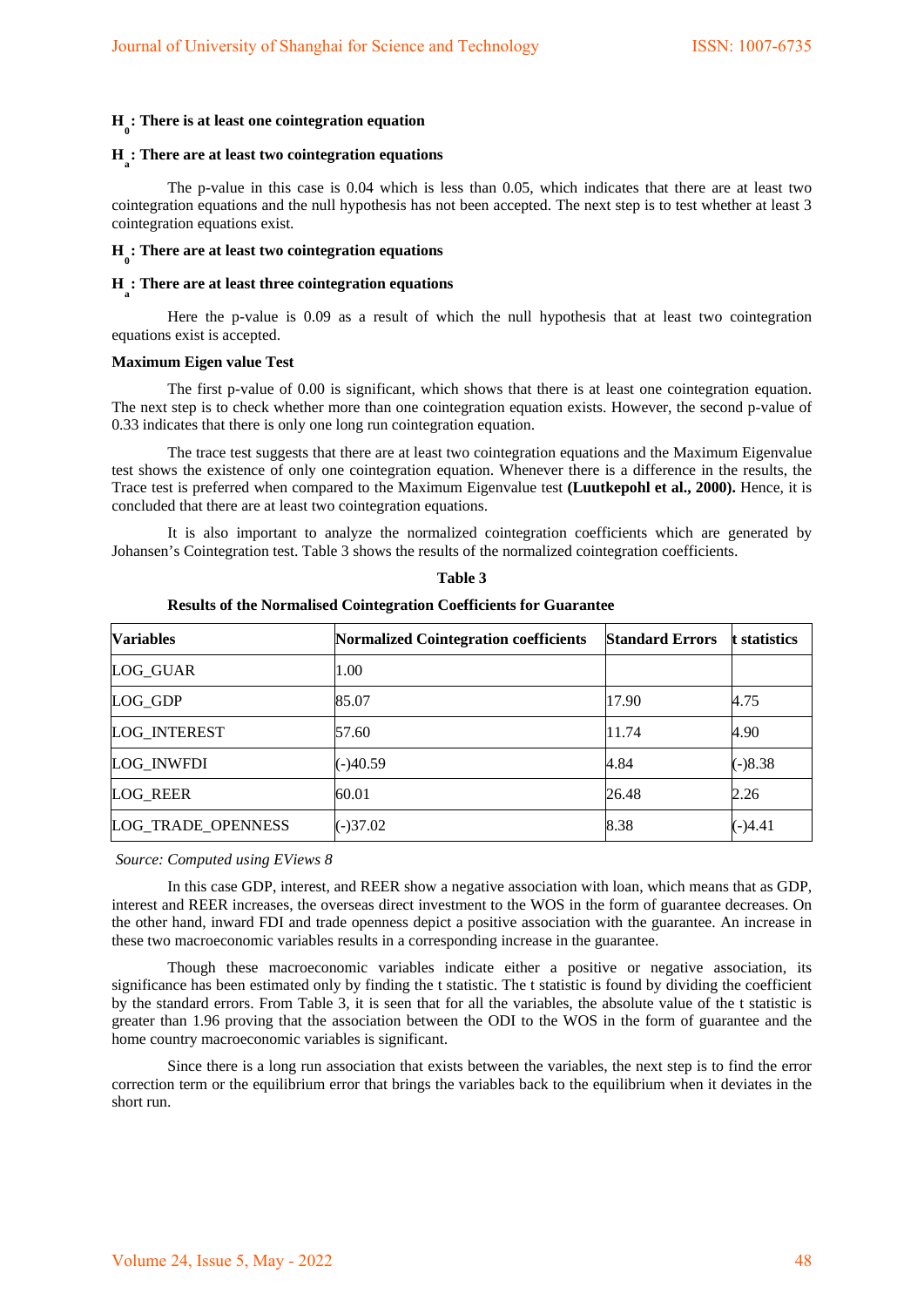## **Vector Error Correction Model**

a) VECM equation

 $\Delta Y_t = \beta_0 + \sum_{i=1}^n \beta_i \ \Delta Y_{t-i} + \sum_{i=0}^n \delta_i \ \Delta X_{t-i} + \varphi_i Z_{t-1} + \mu_t$ ---------Equation 1

The result obtained from the application of VECM has been applied in this equation to interpret the results. Table 4 explains the terms given in the equation with the corresponding value that has been generated by the VECM model.

#### **Table 4**

| Terms as per standard<br>equation | <b>Explanation</b>                                                      | <b>Values</b><br>model<br>the<br>as<br>per<br>generated |  |  |
|-----------------------------------|-------------------------------------------------------------------------|---------------------------------------------------------|--|--|
| $\Delta Y_t$                      | Change in the Target variable                                           | $\Delta$ Guarantee                                      |  |  |
| $\beta_0$                         | Constant term                                                           | 0.005                                                   |  |  |
| $\beta_i$                         | Co-efficient of the lagged value of the target<br>variable              | $-0.22$                                                 |  |  |
| $\Delta Y_{t-i}$                  | Target variable in the past period                                      | $\Delta$ Guarantee <sub>(t-1)</sub>                     |  |  |
| $\delta_i$                        | Co-efficient of the lagged value of the other                           | 0.39                                                    |  |  |
|                                   | variables                                                               | $-0.30$                                                 |  |  |
|                                   |                                                                         | 0.05                                                    |  |  |
|                                   |                                                                         | 1.54                                                    |  |  |
|                                   |                                                                         | 2.36                                                    |  |  |
| $\Delta X_{t-i}$                  | Other variables in the past period                                      | $\Delta GDP_{t-1}$                                      |  |  |
|                                   |                                                                         | $\Delta$ Interest <sub>t-1</sub>                        |  |  |
|                                   |                                                                         | $\Delta$ Inwfdi <sub>t-1</sub>                          |  |  |
|                                   |                                                                         | $\triangle REER_{t-1}$                                  |  |  |
|                                   |                                                                         | $\triangle \text{Trade Openness}_{t-1}$                 |  |  |
| $\varphi_i$                       | Speed of adjustment or the Co-efficient of the<br>Error Correction term | $-0.23$                                                 |  |  |
| $Z_{t-1}$                         | Lagged value of the Error Correction Term                               | $ect_{t-1}$                                             |  |  |
| $\mu_{t}$                         | Residuals                                                               |                                                         |  |  |

#### **Explanation of the VECM Model for Guarantee**

*Source: Computed using EViews 8* 

When these values are substituted in the standard equation, the equation is as follows:

 $\Delta$ Guarantee = 0.005 -0.22 $\Delta$ Guarantee<sub>t-1</sub> + 0.39 $\Delta$ GDP<sub>t-1</sub> -0.30 $\Delta$ Interest<sub>t-1</sub> + 0.05 $\Delta$ Inwfdi<sub>t-1</sub> + 1.54 $\Delta$ REER<sub>t-1</sub> +  $2.36\Delta$ Tradeopenness<sub>t-1</sub> -0.23ect<sub>t-1</sub> + $\mu$ <sub>t</sub>

The previous period's deviation from the long run equilibrium is corrected in the current period at a speed of 23 per cent (-0.23). The error correction term should be negative indicates that if there is a deviation in one direction, the correction must take place in the opposite direction to pull back the variables to its equilibrium in the long run.

The coefficients of the macroeconomic variables indicate that other than interest all the other variables show a positive association with the guarantee. A percentage change in GDP, inward FDI, REER, and trade openness results in a 0.39, 0.05, 1.54, and 2.36 per cent increase in overseas direct investment in the form of guarantee to the WOS.

b) Cointegration equation

Zt-1 = ECTt-1 =Yt-1 – ß0 – ß1Xt-1------------------- Equation 2

 Table 5 explains the terms given in the equation with the corresponding value that has been generated by the VECM model.

#### **Table 5**

## **Explanation of the Cointegration equation for Guarantee**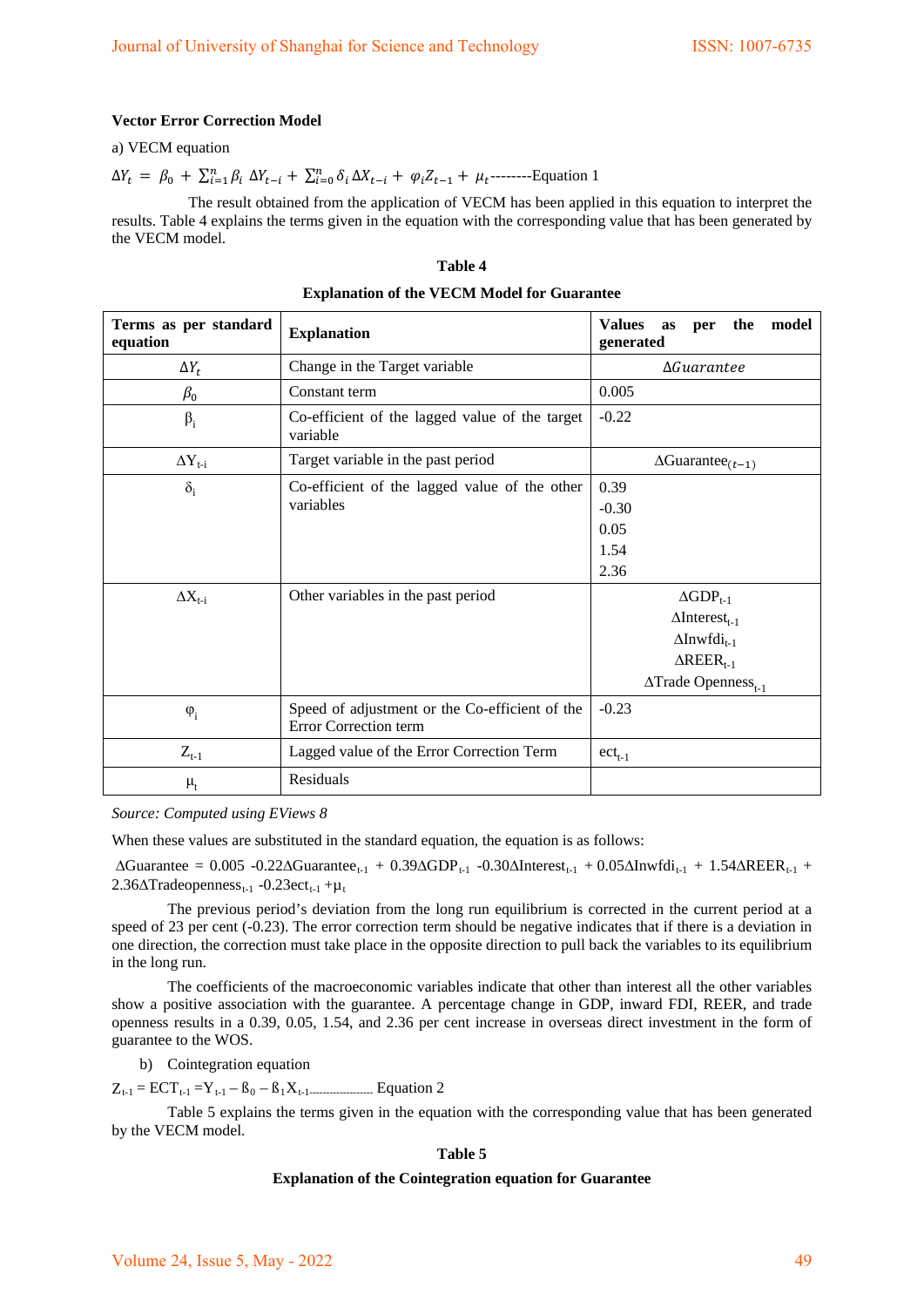| Terms as per standard<br>equation | <b>Explanation</b>                                              | Values as per the<br>model generated                                                       |
|-----------------------------------|-----------------------------------------------------------------|--------------------------------------------------------------------------------------------|
| $Z_{t-1}$                         | Lagged value of the Error Correction Term                       | $ECT_{t-1}$                                                                                |
| $Y_{t-1}$                         | Lagged value of the target variable                             | 1.00 $Guarantee_{t-1}$                                                                     |
| $B_0$                             | Constant term                                                   | $-32.29$                                                                                   |
| $\beta_1$                         | Co-efficient of the lagged value of the explanatory<br>variable | $-0.64$<br>6.09<br>$-13.62$<br>6.45                                                        |
| $X_{t-1}$                         | Other variables in the past period                              | Interest <sub>t-1</sub><br>$Invfdi_{t-1}$<br>$REER_{t-1}$<br>Trade Openness <sub>t-1</sub> |

*Source: Computed using EViews 8* 

The Cointegration equation or the Long Run Model is represented as follows:

 $Z_{t-1}$  = ect<sub>t-1</sub> = 1.00 Guarantee<sub>t-1</sub> - 32.29 -0.64 Interest<sub>t-1</sub> + 6.09Inwfdi<sub>t-1</sub> -13.62REER<sub>t1</sub>+6.45Tradeopenness<sub>t-1</sub>

 The above equation has been framed based on the standard form that is set for a cointegration equation. However, the significance of these coefficients has been estimated only by deriving the system generated equation and running a regression model. The equation generated by the system is given below:

**D(LOG\_GUAR) = C(1)\*( LOG\_GUAR(-1) - 0.64\*LOG\_INTEREST(-1) + 6.09\*LOG\_INWFDI(-1) - 13.62\*LOG\_REER(-1) + 6.45\*LOG\_TRADE\_OPENNESS(-1) - 32.29 )** + C(2)\*( LOG\_GDP(-1) +  $0.68 * LOG\_INTEREST(-1) \qquad - \qquad 0.54 * LOG\_INWFDI(-1) \qquad + \qquad 0.86 * LOG\_REER(-1)$  $0.51*LOG\_TRADE\_OPENNESS(-1) - 4.96 + C(3)*D(LOG_GULAR(-1)) + C(4)*D(LOG_GDP(-1)) +$  $C(5)*D(LOG\_INTEREST(-1)) + C(6)*D(LOG\_INWFDI(-1)) + C(7)*D(LOG\_REER(-1))$  $C(8)*D(LOG_TRADE_OPENNESS(-1)) + C(9)$ 

The portion highlighted in the equation is the cointegration equation or the long run model. This regression estimate of this equation has been given in Table 6.

#### **Table 6**

#### **Results of the regression equation for Guarantee**

| $C(1) = \varphi_1$ = Speed of adjustment = Coefficient of error correction term | $-0.23$ |
|---------------------------------------------------------------------------------|---------|
| Probability value of $C(1)$                                                     | 0.21    |
| $\mathbb{R}^2$                                                                  | 0.26    |
| Adjusted $\mathbb{R}^2$                                                         | 0.11    |
| <b>F</b> statistic                                                              | 1.70    |
| <b>Probability value of F statistic</b>                                         | 0.13    |

*Source: Computed using EViews 8* 

The existence of a long run association is proved only if the two basic conditions are satisfied. In this case, the primary requirement of a negative error correction term is satisfied but it is not found to be significant. The  $R^2$  value of 0.26 indicates that the independent variables account for 26 per cent change in the dependent variable.

The adjusted  $R^2$  is 0.11. The p-value of the F statistic is also not significant.

The reliability of the model developed has been tested by performing the diagnostic checks.

## **Diagnostic checking**

#### **1. Normality Test**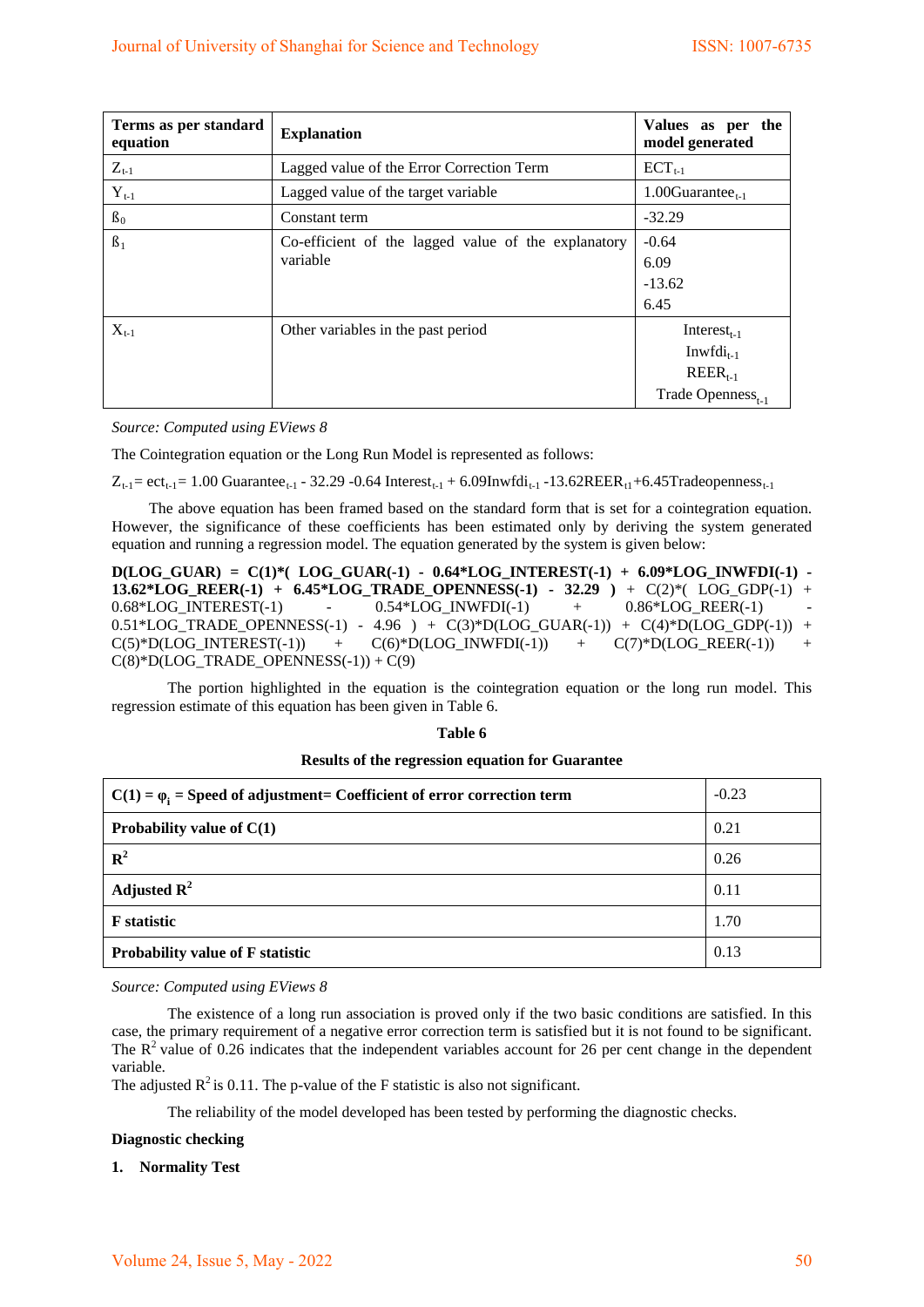**H<sub>o</sub>**: The residuals are normally distributed.

**Ha :** The residuals are not normally distributed.

The test of normality is used to check if the residuals follow a normal distribution. The probability value of the Jarque-Bera test is 0.99 indicates that the residuals are normally distributed. The null hypothesis cannot be rejected.

#### 2. **Serial Correlation test**

**H<sub>o</sub>**: There is no serial correlation in the residuals.

**Ha :** There is serial correlation in the residuals.

The serial correlation test is used to test if the error terms or the residuals are correlated or not. The Breusch Godfrey serial correlation has been applied and the probability value of the serial correlation is 0.36, which is greater than 0.05. In this case, the null hypothesis cannot be rejected. The residuals of our model are not correlated.

### **3. Heteroskedasticity Test:**

**H<sub>o</sub>**: The variances of the errors are equal (no heteroskedasticity).

**H<sub>a</sub>**: The variances of the errors are unequal (heteroskedasticity).

The test of heteroskedasticity is used to find if the residuals have unequal variance. The p-value of 0.36 indicates that the null hypothesis cannot be rejected.

#### **4. CUSUM test of stability:**

The Cumulative Sum (CUSUM) charts helps in detecting small deviations from the mean within a specific significance level, which combines both current and previous values. The model is said to be stable only if these deviations fall within the specified range.



**Chart 1** 

The specified range includes the red lines and the blue line or the deviations must fall between these red lines. In Chart 1, the blue line falls between the specified ranges. Hence, the model is said to be stable.

#### **Findings, Suggestions and Conclusion**

The investments in the form of the guarantee have shown a short run association with trade openness and inward FDI respectively. Guarantee is less risky compared to equity investments. These investments assist in enhancing the other cross border activities like import, export, and inward FDI. The short run causation between inward FDI and overseas direct investment has been proved by *Lan Gao* **(2008)** where he has analysed the determinants of China's OFDI. The performance of overseas direct investments from India to the WOS established abroad has been analysed and the results have shown that during the study period maximum investments have been in the form of guarantee. The risk involved in equity and loan investments has been higher. The overseas direct investment has exhibited several fluctuations and a minimum number of Indian entities have contributed the maximum amount. Though

*Source: Computed using EViews 8*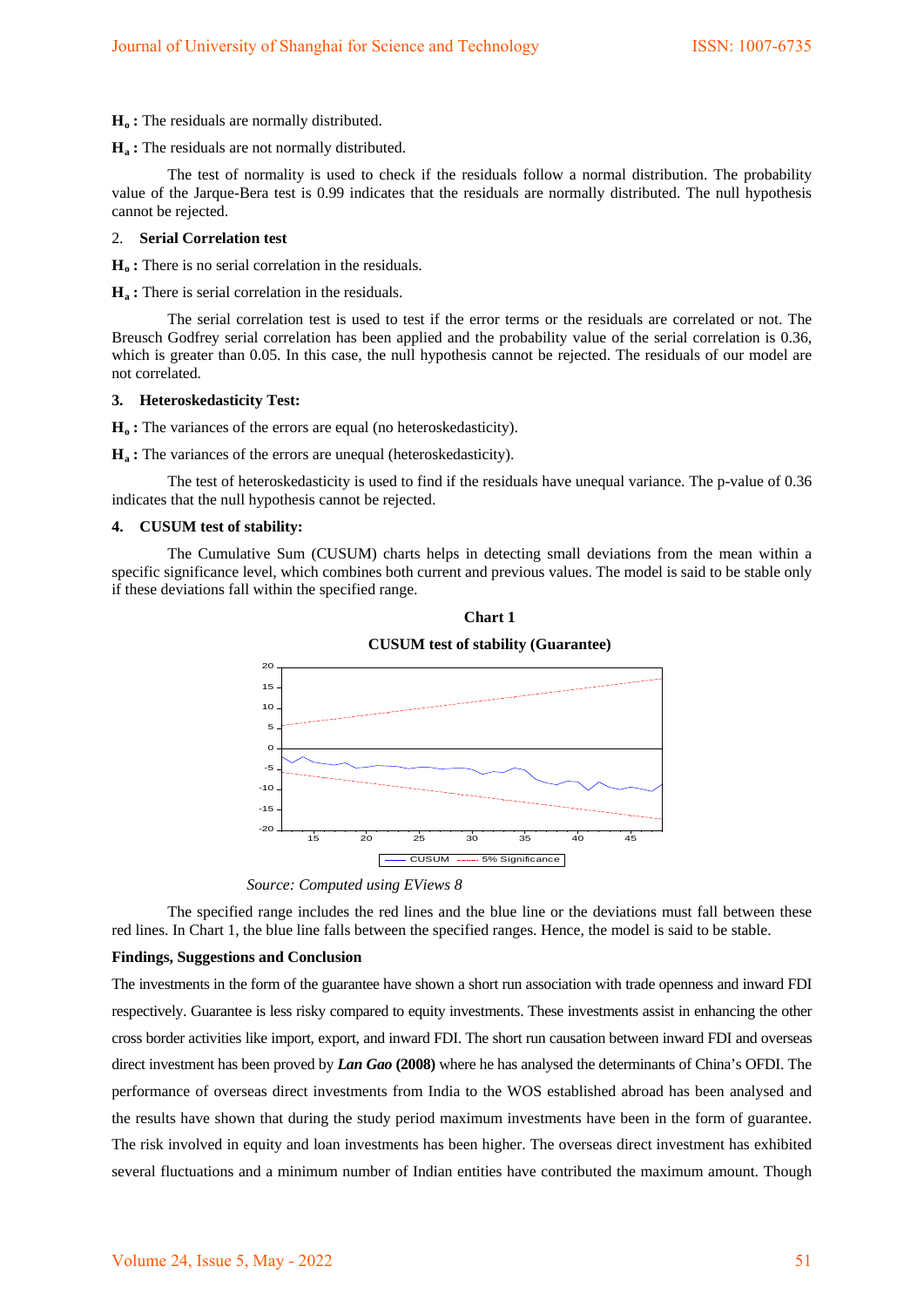the amount invested in the form of guarantee is the highest, there seems to be no long run association with the macro economic factors of India. Hence, an investor must consider a combination of equity, loan and guarantee to ensure better sustainability in the long run.